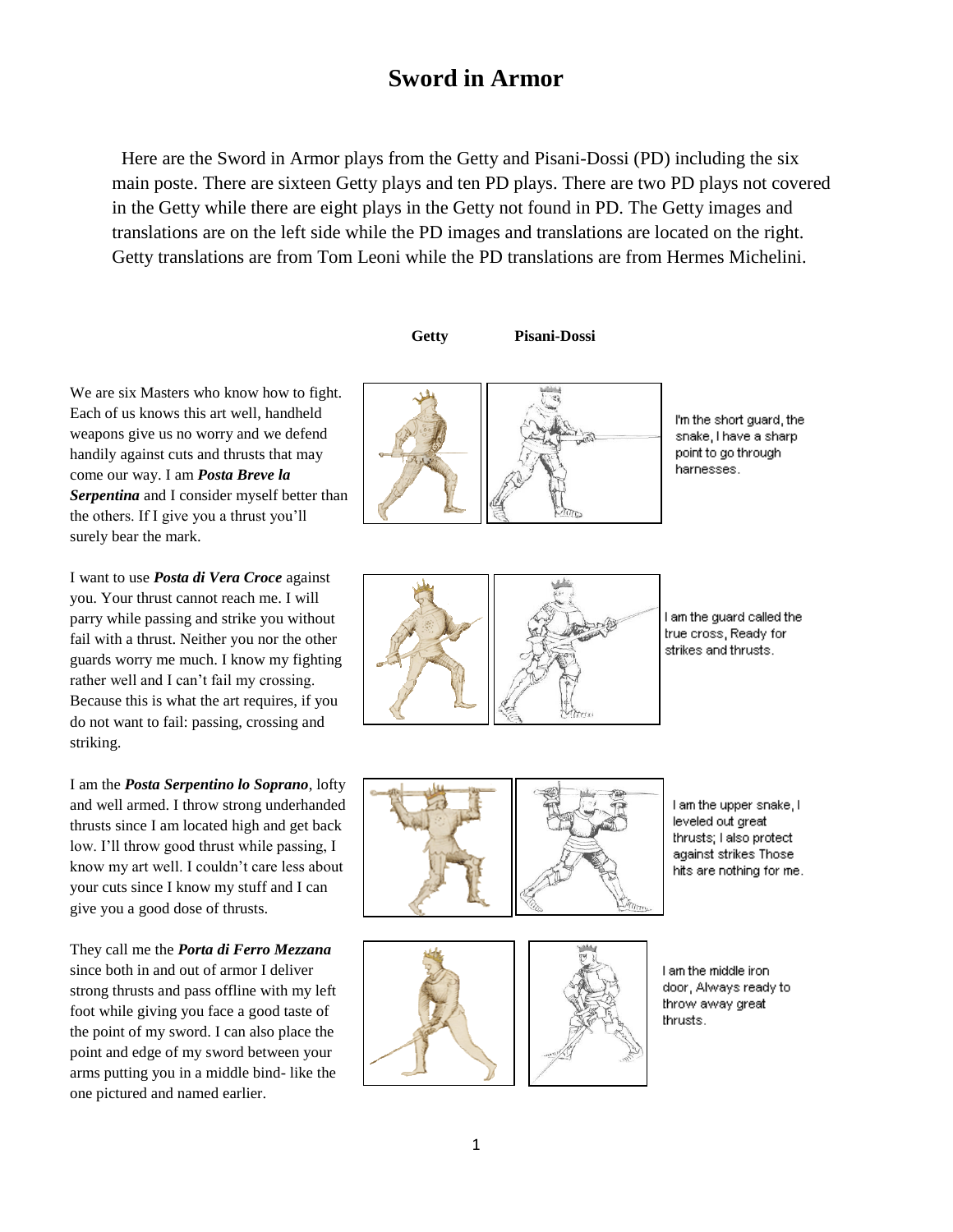**Getty Pisani-Dossi**

They call me *Posta Sagittaria*. I throw strong thrust while passing offline. To any attack or cut coming my way I quickly make a good parry and immediately deliver my counter. This is my art and I never depart from it.

I am *Posta di Croce Bastarda*, the bastard child of the Posta di Vera Croce. Anything it can do I also like to do. I parry, thrust and cut well, usually voiding attacks offline. I always have a good stock of attacks that I can deliver.



I am the guard of the arrow, Good for hitting and protecting.

I am the guard of the bastard cross, Not slow to make my techniques.

I came out of the **Posta di Vera Croce** with this parry while passing obliquely offline. What I can do from this parry I can easily show through my students as they complete my plays. Those who fight in earnest will show their art without hesitation.

I am the first student of the Master just before me and I deliver this thrust straight from the parry. This same thrust can also come out of **Posta di Vera Croce** and **Posta di Croce Bastarda**. As the opponent attacks with a thrust, the Master or student who is placed in one of these guards should lower this body and pass offline, crossing the opponent's sword and with the point high against his face or chest. And a shown here, the hilt needs to be kept low while doing this.

When I realize that my point can't reach the opponent's chest or face (because he wearing a visor) I can remove the visor and thrust into his face. And if this is not enough, I can move on to other stronger plays.





From this parry I believe I can hurt anybody, According to what you will see the masters do.



From the master's parry comes this thrust, And the next techniques that well follow.

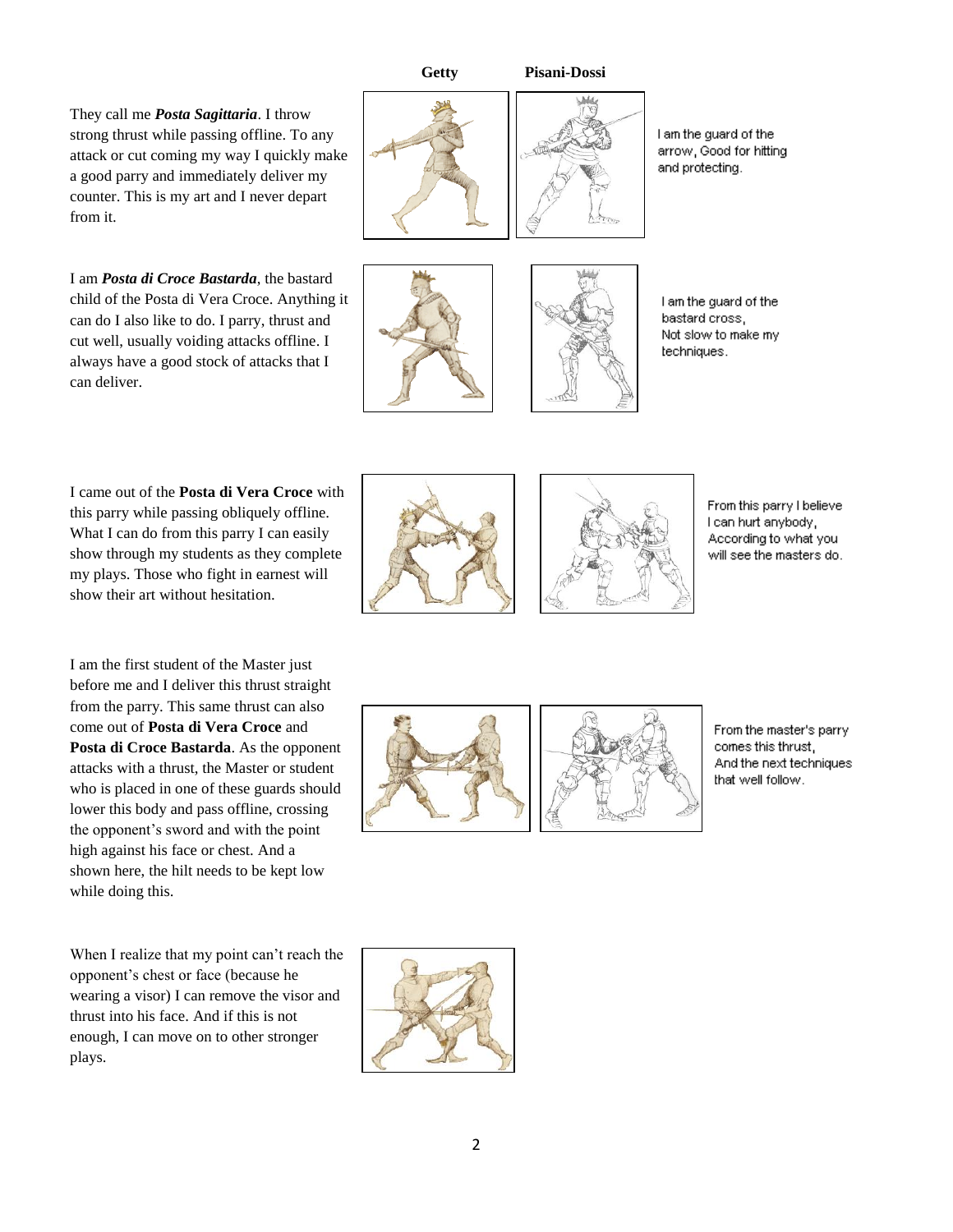## **Getty Pisani-Dossi**

When I came to the close play with this opponent, I struck him several times in the front, but thanks to his armor, my attacks were for not. So I give a strong push to his elbow and make him turn. I can then test if the back of his armor is equally strong.

When I saw that I couldn't harm you with my sword, I used grappling from abrazare. I believe, see and feel that your armor won't help you at all as I place you in this strong low bind. The picture after this will show you how.

I've locked you in a low bind or Strong Key and you can't get out no matter how strong you are. I can make you suffer or even kill you. I could very well write a letter and you won't even be able to see me! You have no sword. You have no helmet. You have little honor and your party won't last long!

This play comes from the first Master from the **Posta di Vera Croce** or **Bastarda**. Here is how it's done. The opponent attacks with a thrust. The student waits in his guard, passes offline while parrying and delivers a thrust to the opponent's face. The student also performs an acressare with this front foot and places it just outside of the opponent's front foot as shown. This will help throw the opponent to the ground since the point of the student's sword has gone past his opponent's neck.

When I come out of the guard into close play and I can't strike you with a cut, I deliver a thrust. If I can't do either, I strike you with the guard or the pommel of my sword, depending on the preference. And when I am also in close play and the opponent thinks I will use my sword, I can instead resort to abrazare as long as I can see an advantage. If I don't, I can strike him in the face with my hilt as I've said before.

You will go to the ground for the weak of my sword, And you'll be lucky if I don't do you worse.









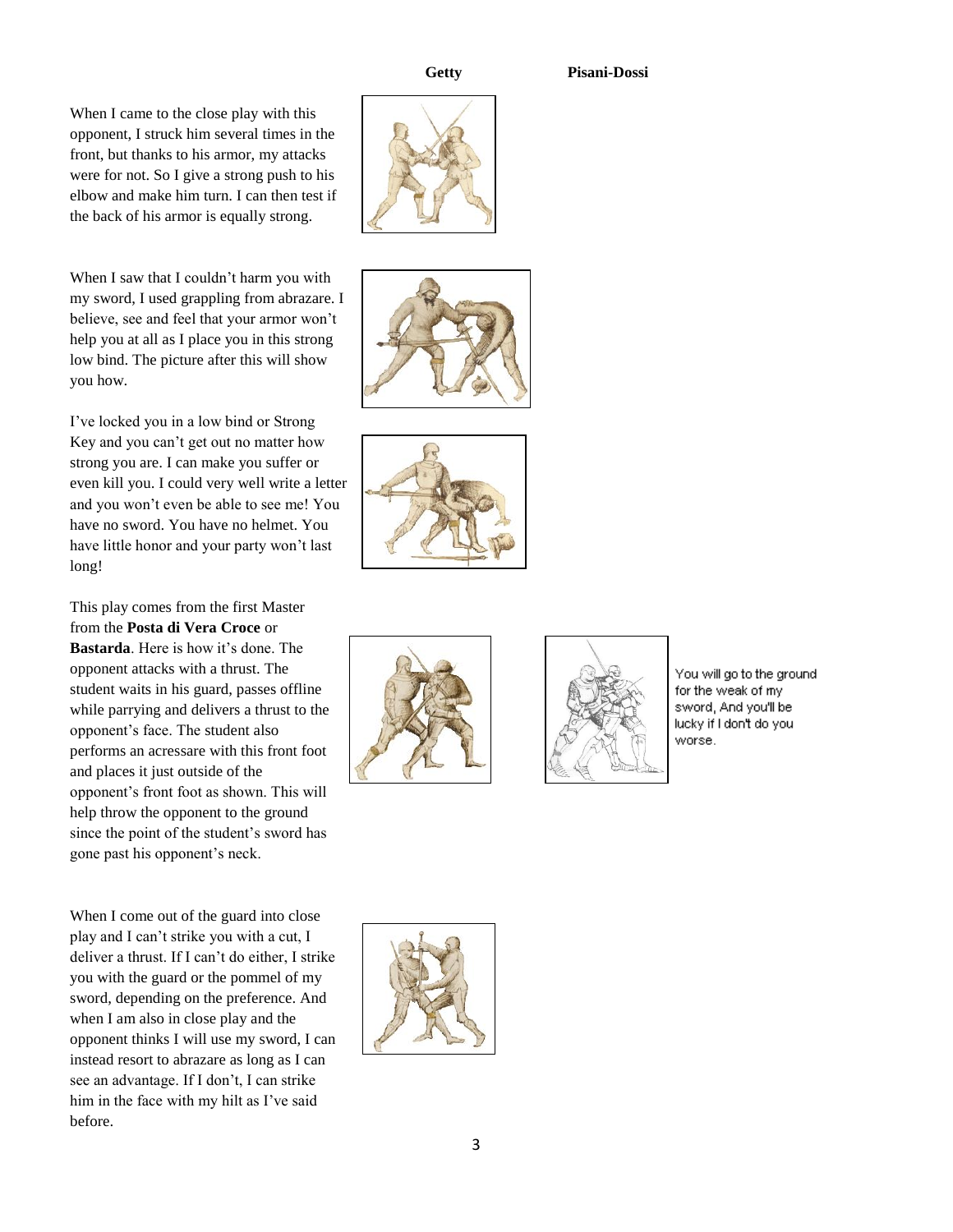### **Getty Pisani-Dossi**





And you'll leave the sword with your left hand, And you'll go to the ground with my entry.



By holding you I'll throw you to the ground, And with my tip I'll cause great damage.

This other play comes from the **Posta di Vera Croce** in this manner. When the student is in that guard and the opponent comes against him and attacks, the student passes offline and delivers a thrust to the opponent's face as you see here.

As you can see the student before me who strikes the opponent in the face with the hilt can then quickly strike him in the face with

The student who struck the opponent in the face with the pommel can do as I do, that is

he can place his right foot (with an acressare) behind the opponent's left foot, place the sword handle to the opponent's neck to throw him to the ground as I have

done.

the pommel as you see below.

Also, when the student has come into close play and sees that he can't harm the opponent with the sword, he can resort to abrazare with the sword in this position. That is the student should throw his sword around the opponent's neck and place his right foot behind the opponent's left so as to throw him to the ground towards the right.

This student can't effectively strike the opponent so he resorts to abrazare. He places his sword to the inside of the opponent's right hand. Depicted here is the student as he is about to enter with his sword and left arm under the opponent's right arm in preparation for throwing him to the ground or in order to place him in the



I hurt your hand, well you can feel it, And now I could hit your face with the pommel.





You feel that I have my sword behind your neck And I'll show you death on the ground.



If I turn around close on the left, You'll lose your sword from your right hand.